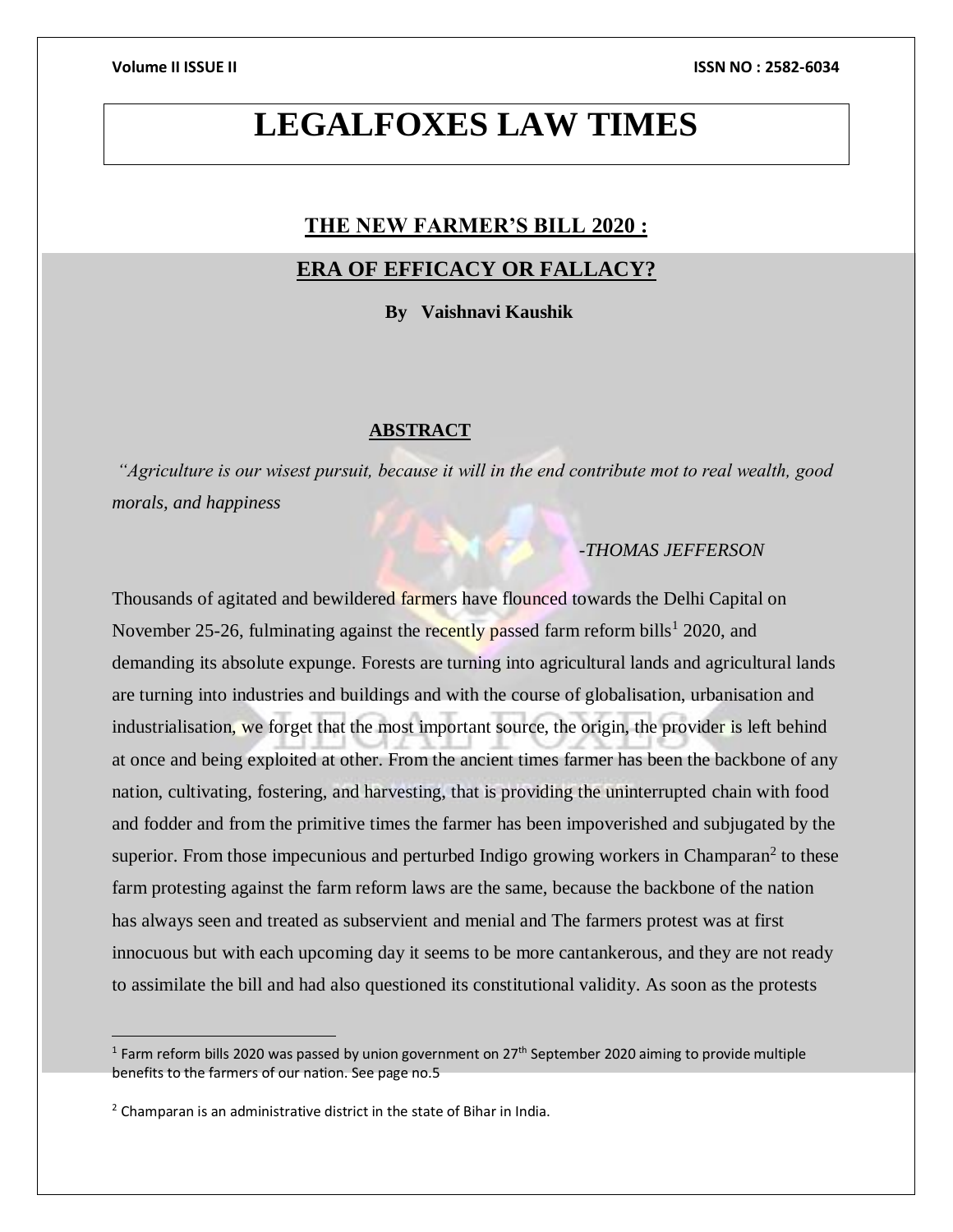l

### **Volume II ISSUE II ISSN NO : 2582-6034**

started across Punjab and Haryana opposition parties became pugnacious trying to bemuse and inflame the protesting farmers on the critical issues about MSP and losing of Mandi system, and uncertainty of contract farming, and farmers being putative had flooded Delhi borders with protests and strikes. Increasing and appreciating privatisation and proliferation has become a way of influencing small scale farmers and workers, causing fallacy inside the clique. The ruling party has been succinct in their consecutive speeches and dialogues about the efficacy of the bills.

KEYWORDS: farmers, farm reform bills, MSP, APMC, mandis, protest.

# **CHRONICLE AGRICULTURAL OF INDIA: NOW AND THEN**

Food, fodder, flowers, seeds, oil, pulses, cloth, medicine, and much more, farmers furnish the entire nation uninterrupted with all of it, hence, the farmer is also known as the provider or the food giver. Farmers are the cornerstone of a nation eliminating inanition and even inertia unemployment. Agriculture not only in India but is a crucial economic and social sector of almost all the nation and contributes a greater amount in increasing nation's economy as well as fulfilling the people's hunger. The entire nation's agricultural economy (In India it amount to 18% of total GDP and 50.64% of the total employment)<sup>3</sup>, lies within the hands of the farmer and his fields. From 1961 to 2016, studies make it evident that 60.45% of India's land is devoted towards the agricultural sector, but the circumstances now seems to be flabbergasting, when the providers have to leave their fields and are instigated to fight and strike.

# **1. HISTORY OF AGRICULTURE IN INDIA**

The time period dating back to 7000 BCE – 5500 BCE, in modern city of Quetta in Balochistan in Pakistan, the ancient site Mehrgahr, west to the Indus river valley, is one of the earliest sites

<sup>&</sup>lt;sup>3</sup> The total GDP and employment rate in India due to agricultural sector by parliament 2018 report: 17-18% of total GDP and 50% of total workforce.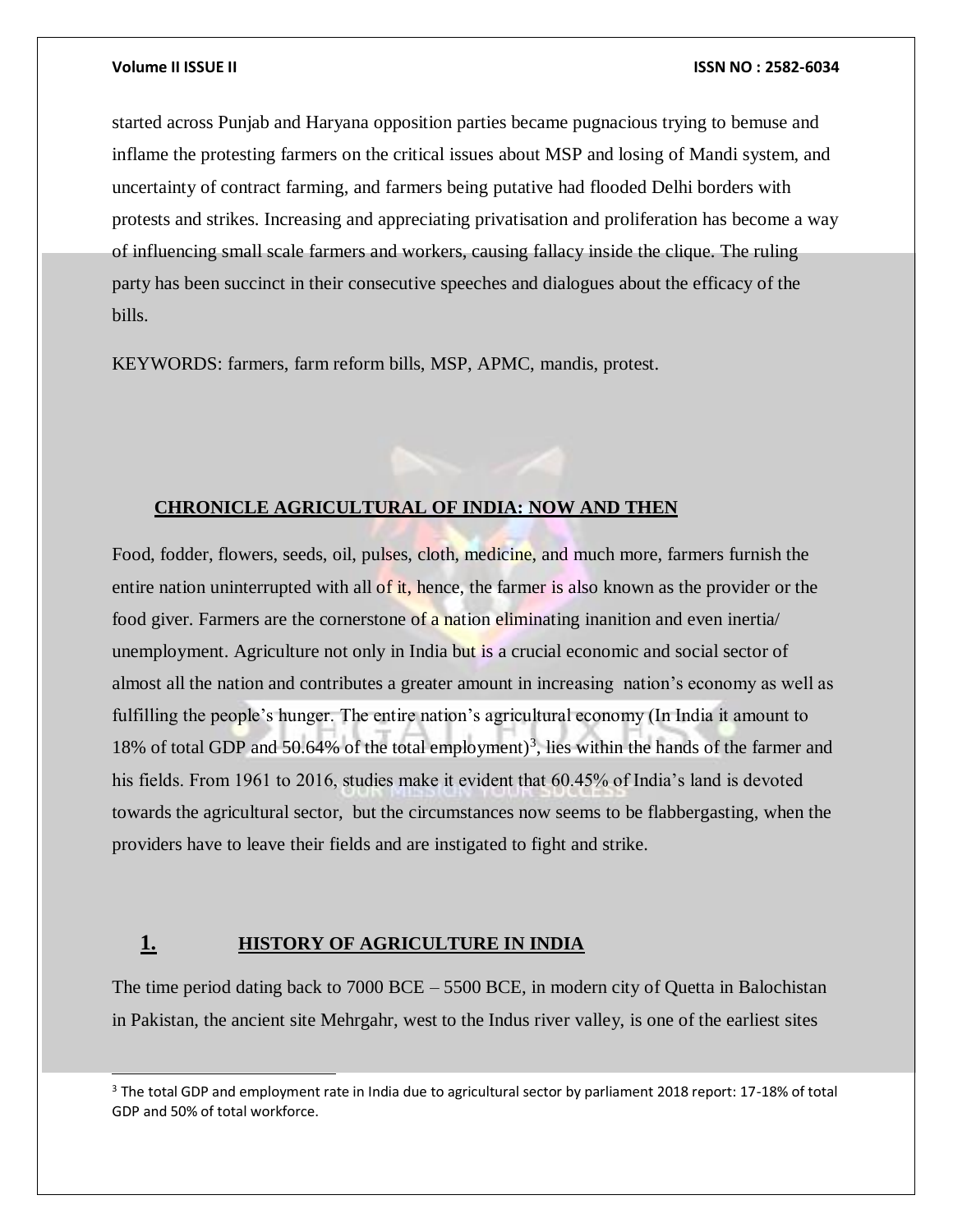with evidence of agricultural empowerment, like farming, pottery, herding and rearing of domestic animals, where barley was the dominant crop, four types of wheat was also grown, goats and sheep were reared and domesticated, and hence India witnesses a flourished and independent agriculture system, that defines and resembles roots of the nation.

# **1.2 GREEN REVOLUTION INSIGHTS**

During the early periods of 1947-1960, India's drive for economic, social and political independence and development was at its peak of dynamic changes, witnessing globalisation, capitalisation, trading policies, chemicalization and industrialisation in agricultural sector,

though the position of agriculture was substandard and underdeveloped in India, as the use of technology to amend and avail resources was neglected.

Detailing about the commencement of a landmark event in 1966, that was embarking the beginning of Green Revolution following the rooted footmarks of the american agronomist Norman Borlag, who initiated green revolution worlwide, India observed and cherished this under the leadership of the ruling party INC and the renowned agricultural scientist M.S. Swaminathan also known as the father of Green Revolution in India who dedicated his life for the betterment of biodiversity, its conservation, and postulation of sustainability and development of high-yielding wheat. The dawn of Green Revolution brought a substantial change in the agricultural sector instigated the ray of yearning and optimism, as it is rightly said by Brett Brian, that- *farming is a profession of hope.* 

# **1.3 SITUATION FROM 2010- 2019**

 *"If the farmer is poor so as the nation"* 

 *- AMIT KALANTARI*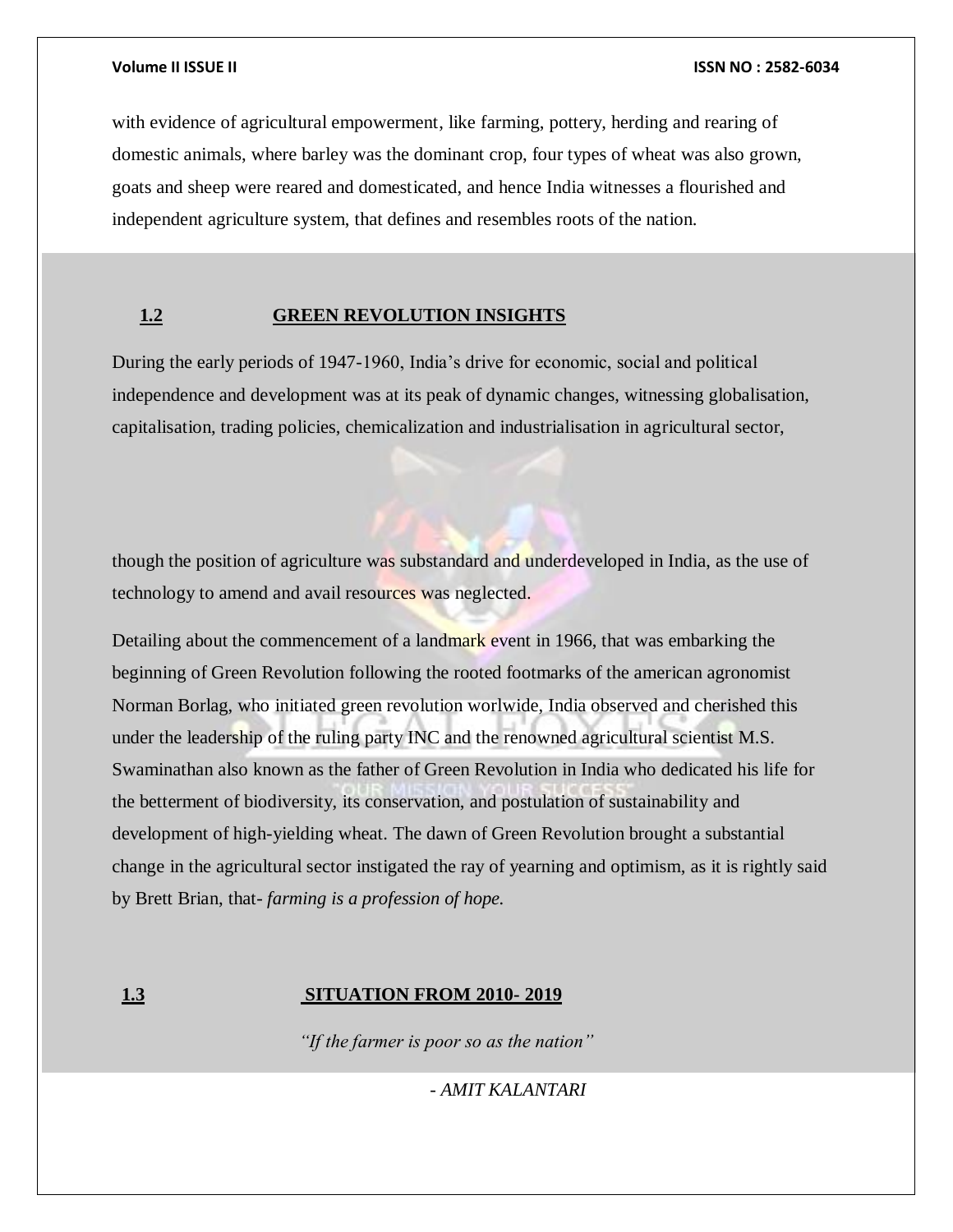l

### **Volume II ISSUE II ISSN NO : 2582-6034**

So, the present scenario communicates the perturbing situation of farmers, not just those who have been protesting from months but also whose voices can't reach the parliament. Though a bitter truth but today's provider has been enthralled by government, its officials, even some private authorities and more. It is not about the ruling party or the opposition, conditions of farmers have been consistently chaotic and disrupted since as early as 1990's. According to a survey by National Crime Records Bureau<sup>4</sup>, 2,96,438 suicides of our farmers have been sadly reported since 1995. Maharashtra, in 2014, alone witnessed more than 60,000 farmers suicide cases, along with Odisha, Telangana, Madhya Pradesh, Andhra Pradesh consecutively being a part of traumatic events. India's 11.2% of total suicide cases were that of our farmers, due to heavy interest, debts, loans, anti-farmers law, corruption, lack of availability of technology, flood, draught, pests, crop failures and more. Cash crop farmers were in major numbers when talking about ending lives, as they would never get the actual selling price of the crops, corruption was a major deeply rooted factor that caused farmers live upside down,by eliminating MSP and buying crops for the least value. It has been noted that in 2019, 10,281 people who work in the farming sector have committed suicide. The states of Punjab, Haryana, Bihar, Karnataka, Uttar Pradesh and Andhra Pradesh have the highest farmer suicide rates in country. Government had released releif packages in various states since 2008, but it has generally been ineffective as they focused on loan and credit rather than income, productivity and farmer prosperity.

# LEGAL FO)

# **FARM REFORM BILL 2020, ITS LEGALITIES AND UPSHOTS**

# **2. WHAT ARE FARM BILLS 2020?**

The Farm Reform Bills 2020, known as the three new agricultural bills, that aims to provide farmers with multiple benefits that are inclusive of e-trade/commerce, a new more technologically enhanced framework, freedom to sell to anyone, anywhere of their choice, to bargain or negotiate, to enter contracts with private sectors enterprises, etc. The bill was passed on September 27, 2020 in the parliament when was assented by the president of India, Shree

<sup>4</sup> The **National** Crime **Records Bureau**, abbreviated to NCRB, is an Indian government agency responsible for collecting and analysing crime data as defined by the Indian Penal Code (IPC) and Special and Local Laws (SLL).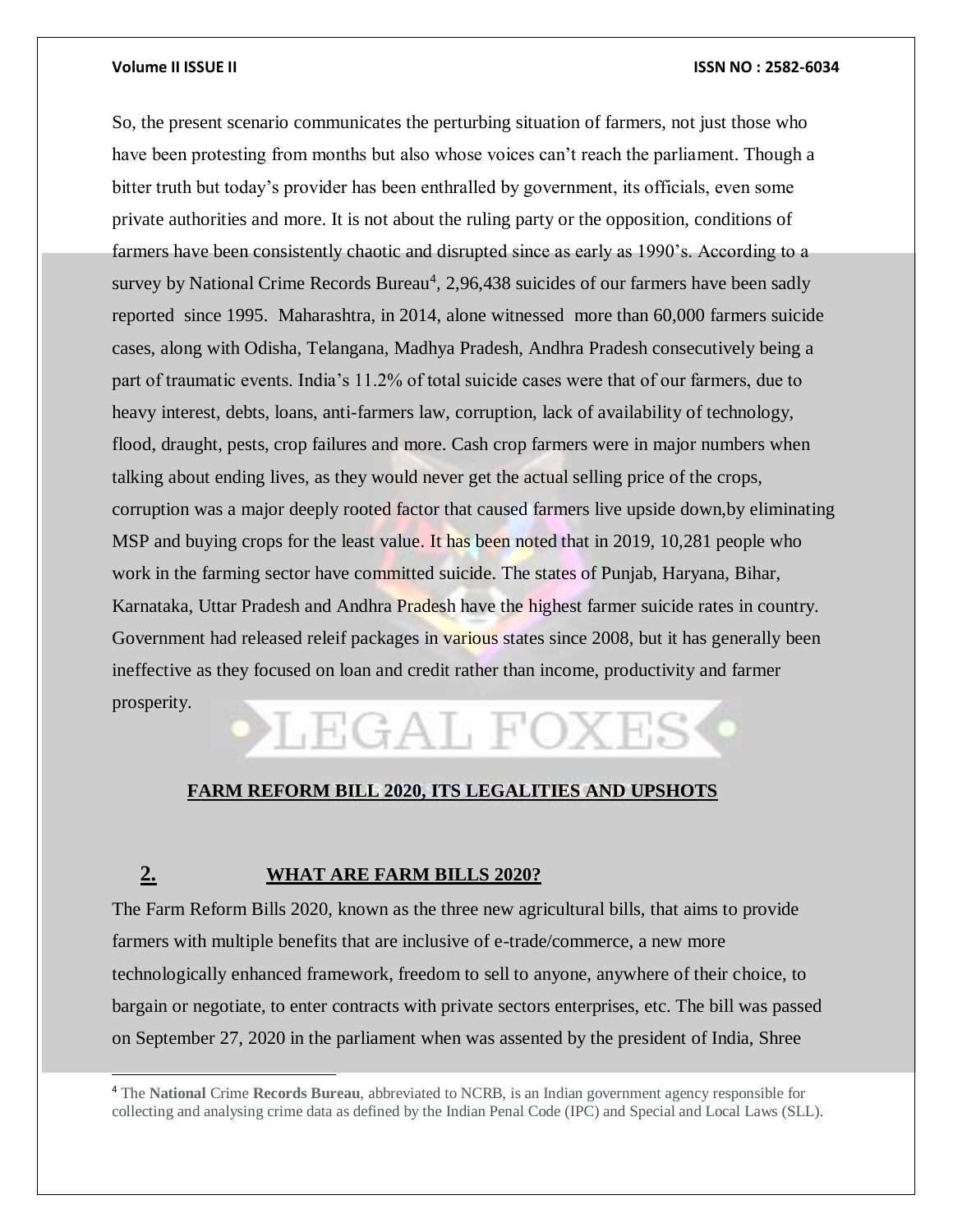l

### **Volume II ISSUE II ISSN NO : 2582-6034**

Ram Nath Kovind, but the enactment and enforcement of these laws have also led to protests, riots, vandalism, strikes and siege by the farmers from Punjab, Haryana, Rajasthan, UP and even MP, over the Delhi capital and its respective borders demanding to repeal all the three laws.

# **2.1 THE FARMER'S PRODUCE AND TRADE AND COMMERCE (PROMOTION AND FACILITATION) BILL 2020**

This bill entitles to provide farmers with a new and special techniques of e-trading or ecommerce, where the farmers are free to sell their produce to anyone of their choice, be it in Mandis regulated by governmental authority (APMC), or to any private enterprise, to any individual trader, within the state or intra-state<sup>5</sup>, through internet applications. It would benefit farmers by increasing their trade area and by making it more conventional and tireless. Earlier, the farmers had to carry their crops on a truck or bus to Mandis and had to spend on heavy transportation fee. This law prohibits the state government from leving market fee and taxes in intra-state trading.

# **2.1 What is APMC?**

APMC (Agricultural produce market committee) is a regulating body/market/organisation that was made to protect farmers from middlemen, where farmers could directly sell their produce on a rate fixed by the market committee, but now the protectors have turned out to be a phantasm, turning coats, As farmers are still oppressed in these markets, where they do not get the desired value of their produce due to involvement of several middlemen. Several Reports says that only 6% of the total farmers sell their produce within Mandis. Currently, there are 2,477 Mandis and 4,843 sub-markets, for farmers to sell their produce.

# **2.2 Why farmers are timorous of losing MSP?**

MSP (minimum support price), this is a functional system where the government fixes the cost of many farm produce/crops like wheat, rice, pulses, even before harvesting. Farmers are

<sup>&</sup>lt;sup>5</sup> Intrastate business is business conducted within a particular state. So if a company and customer are in the same state, then you are conducting intrastate business.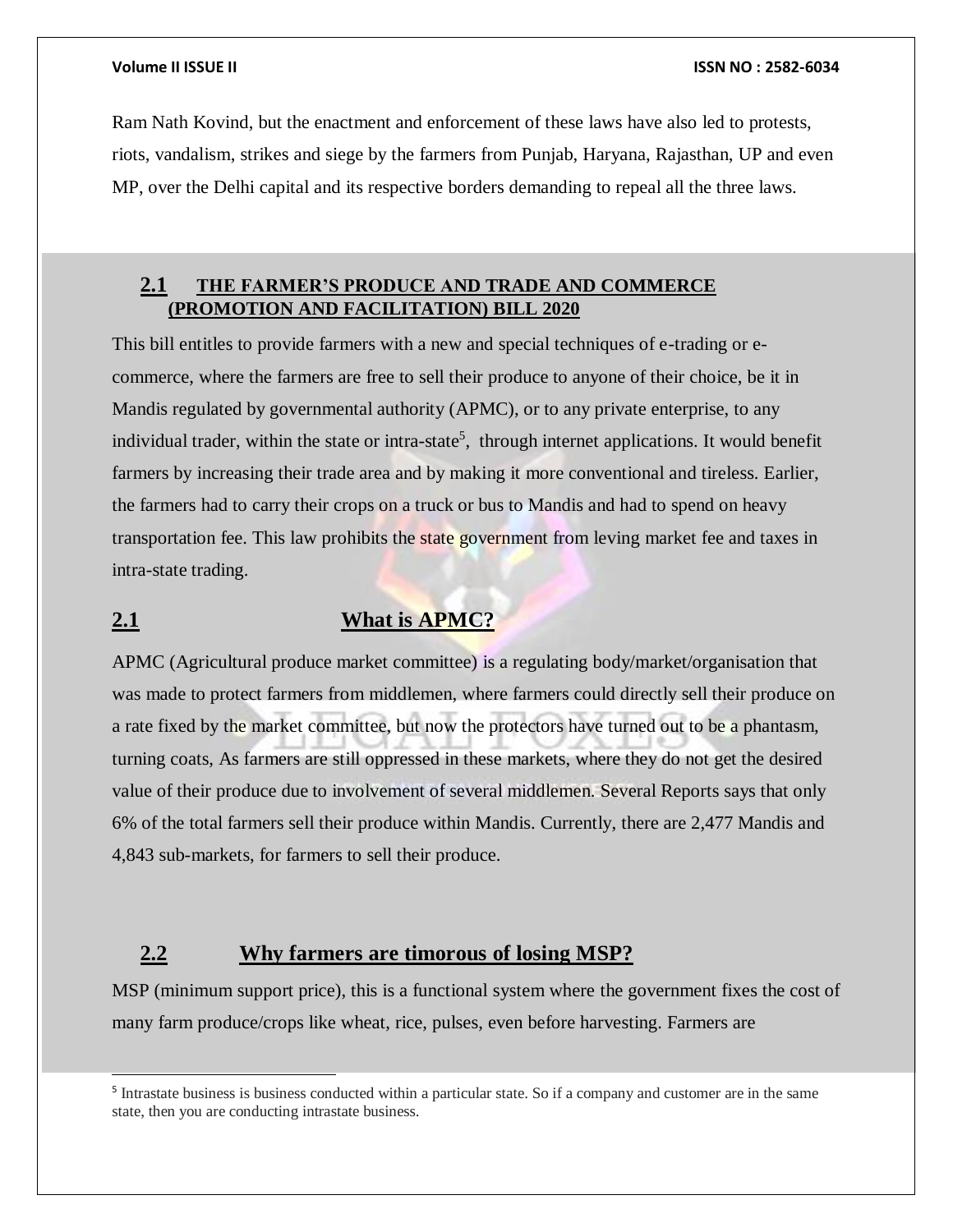### **Volume II ISSUE II ISSN NO : 2582-6034**

apprehensive about losing MSP, because out of nowhere they had a chance of selling their produce without any chaos or distraught.

**Example:** government asked few farmers to grow paddy and government would buy it at i25RS/- Kg, so after the harvest, no matter the market price of paddy rises or falls, government has to pay the fixed MSP of 25RS/- Kg to the farmers. Though farmers have been fooled and cheated by several corrupted authorities like FCI () , a government regulated body, more like a warehouse to keep the purchased farm's produce at MSP, but as soon as the farmer tries to sell their goods at FCI, the authorities pretext of having no space and consequently the farmer had to return to the mandis to sell his goods, where he might get less value than MSP, the indigent farmers have no other option but to sell their produce in order to get money, then FCI<sup>6</sup> buys the produce directly from mandis, at a lower cost than MSP, the entire corrupt system needs to be amended before any other bill. Though the farmers could sell their goods/produce outside the territory to who so ever but they had a constant aguish about inability of proper bargaining and are frightened to be fooled.

# **2.3 Solutions**

- The farmers are needed to be educated about using internet application for e-trading and the benefits of the same.
- Mandis system and MSP should still prevail but government should take strict actions by forming committees for reducing intermediaries and corrupt authorities, and the conditions of Mandis should be improvised by maintenance of facilities of storage, weighing and sorting.
- The government authorities should understand the importance of our nation's food providers and their needs, as the one who fill our stomach should not sleep with an

<sup>&</sup>lt;sup>6</sup> The Food Corporation of India is an organization created and run by the Government of India. It is a statutory body under the Ministry of Consumer Affairs, Food and Public Distribution, Government of India, formed by the enactment of Food Corporation Act 1964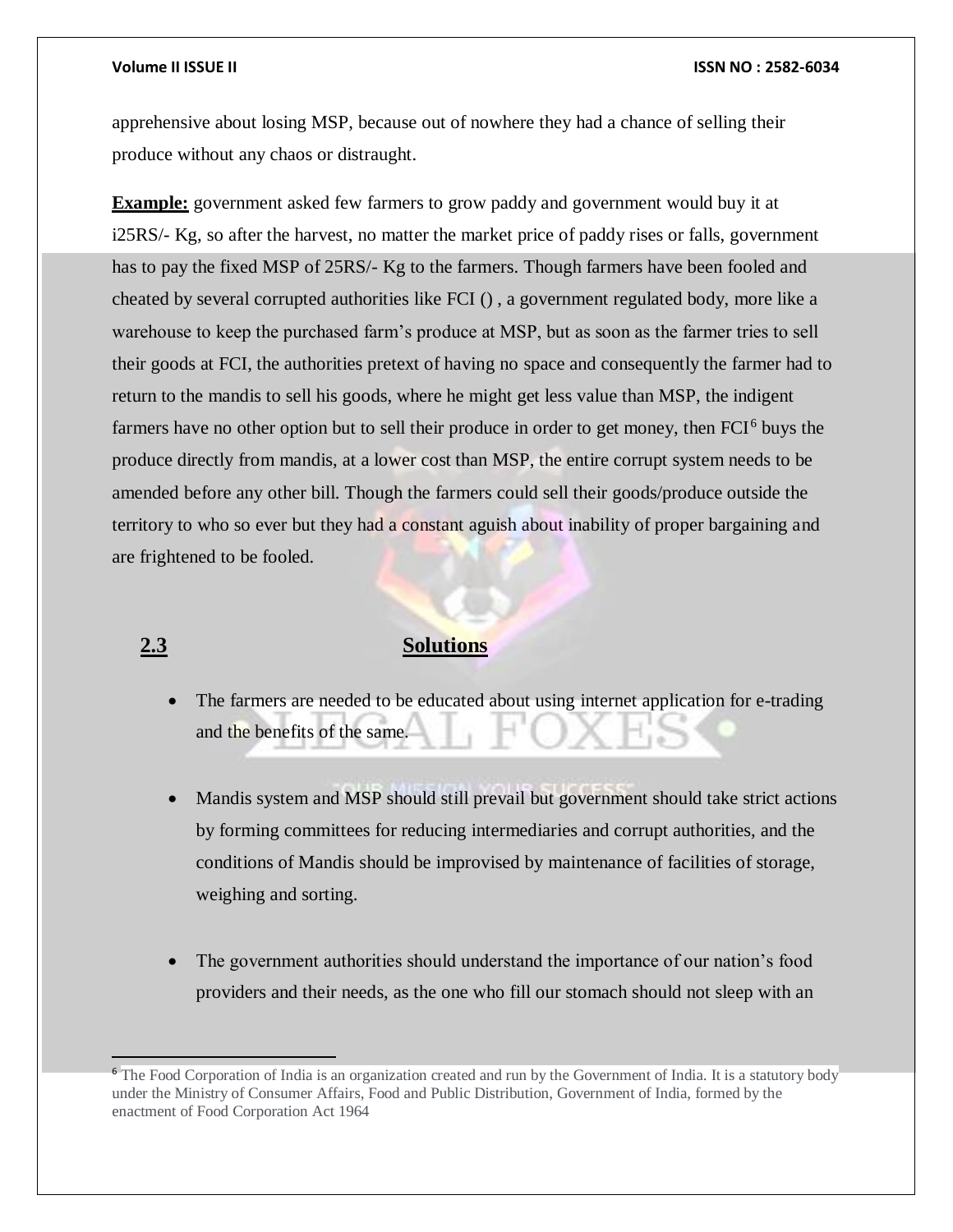empty stomach or had to end his life when he is unable fulfil his family needs and hunger.

# **3**. **THE FARMERS EMPOWERMENT AND PROTECTION AGREEMENT ON PRICE ASSURANCE AND FARM SERVICES BILL 2020**

It is a beneficiary act provided to the farmers by the government, which details about a legal framework of pre-arranged contracts with private enterprises or companies, agri-business firms with the farmers to purchase the desired produce. The amount of per kg produce would be fixed earlier, that is before harvesting by mutual discussions and negotiations between farmers and the company just like MSP is fixed by the government. No matter the market price rise or fall, the private enterprises have to pay the fixed amount.

In the 1991 reform, globalisation and privatisation was at peak and that resulted in bringing millions of poor citizens out of poverty and hunger, applying contract farming laws is not just about uplifting privatisation<sup>7</sup> but also the condition of many farmers through getting a fixed price of their crops, can avail technological resources with the help of private enterprises and firms for yielding and farming process.

 $\overline{a}$ 

# **3.1 Why this act is opposed then?**

- This law is also opposed by the farmers as they are not sure about entering into contracts with large firms and enterprises, as they fear of getting manipulated and fooled by these large firms, due to lack of literacy and understanding of contract law and its legalities.
- The farmers also oppose this because once they enter into the contract, and if the market price rises they cannot sell the produce somewhere else, unlike in mandis where they can.

<sup>7</sup> The transfer of ownership, property or business from the government to the private sector **is** termed **privatization**. The government ceases to be the owner of the entity or business. The process in which a publicly-traded company **is** taken over by a few people **is** also called **privatization**. India adopted a number of economic restructuring measures such as privatisation, liberalisation, globalisation, etc. Former Prime Minister Rajiv Gandhi was way ahead of his time and his understanding of his nation was excellent.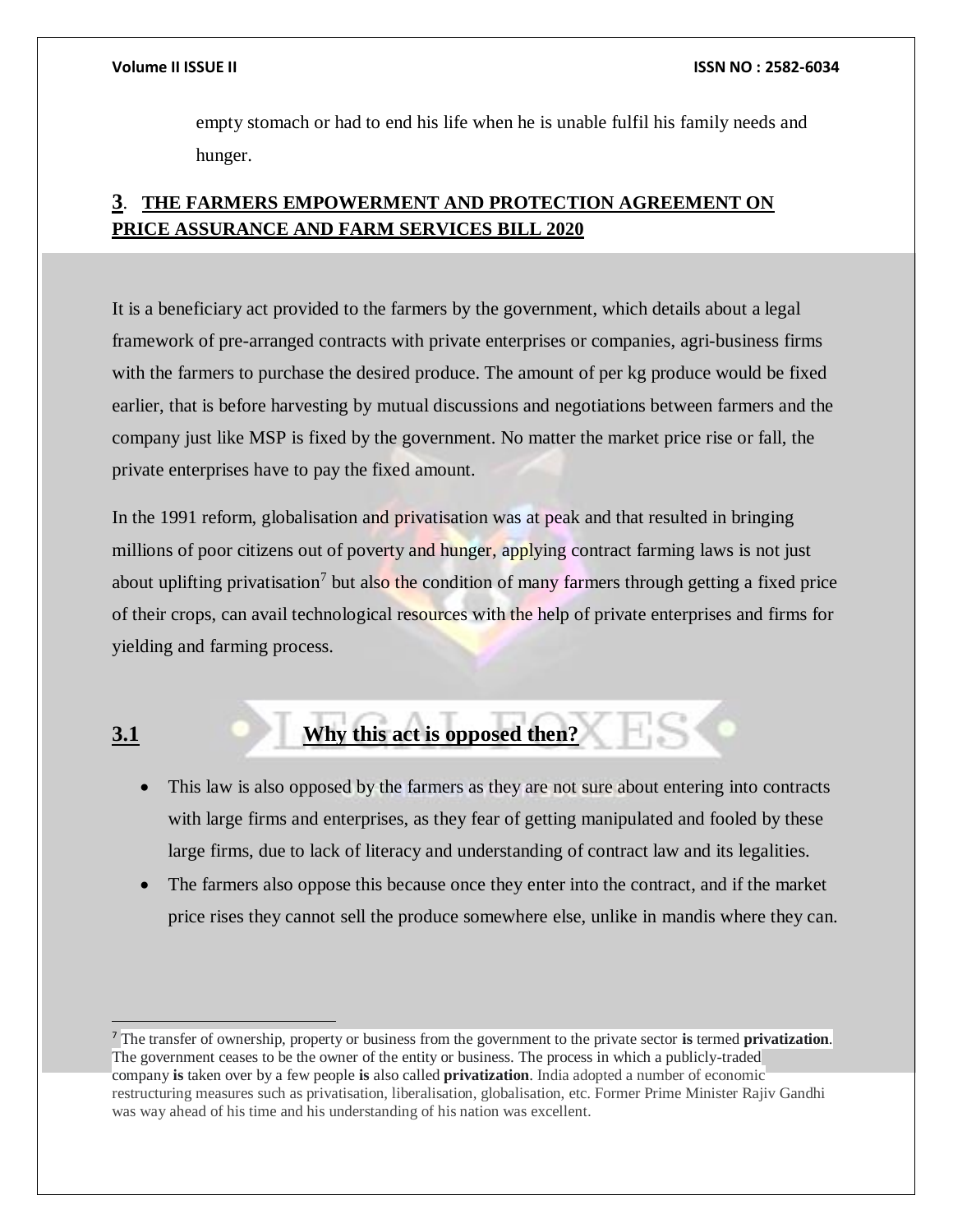- Farmers fear that due to increasing of privatisation and interference, Mandis and MSP might be dismantled. In 2006 Bihar, closed APMC, resulted in a huge failure where farmers faced challenges in selling their produce at good price.
- According to the bill, it states that written contracts are not necessary, which is vague and bogus because un written contracts can't be proved in the case of dispute that would make it trouble for the farmers.

# **3.2 Solutions**

- There has to be set-up of intermediary committees that could strictly look over these contracts, and dispute regulations should be strictly managed and farmers should be educated with the following laws and sections and guidelines of a particular contract.
- The fixed amount per kg to be paid should be reasonable and should be equal or more than MSP, and should not be decreased with the fall of market price.

# **4. THE ESSENTIAL COMMODITIES AMENDMENT BILL 2020**

*"This bill will create a positive environment not only for farmers but also for farmers but also for consumers and investors".*

- *Shri Danve Raosaheb Dadarao*

The essential commodities act was passed in 1955 and section 3 of this act empowers the Union government to maintain and regulate the demand, supply, stock of essential items. The ordinance assented by the president and became law, to amend the essential commodities Act of 1955, by introducing a new sub-section 1(A) in section 3 of ECA 1955. The above sub-section 1(A), the supply of such food stuffs including cereals, pulses, potatoes, onions, edible oils and oilseed as the central government may, by notification in the official gazette, specify may be regulated only under extraordinary conditions which may include war, famine, extraordinary price rise and natural calamity of grave nature. At present there are nine commodities in the list- drugs,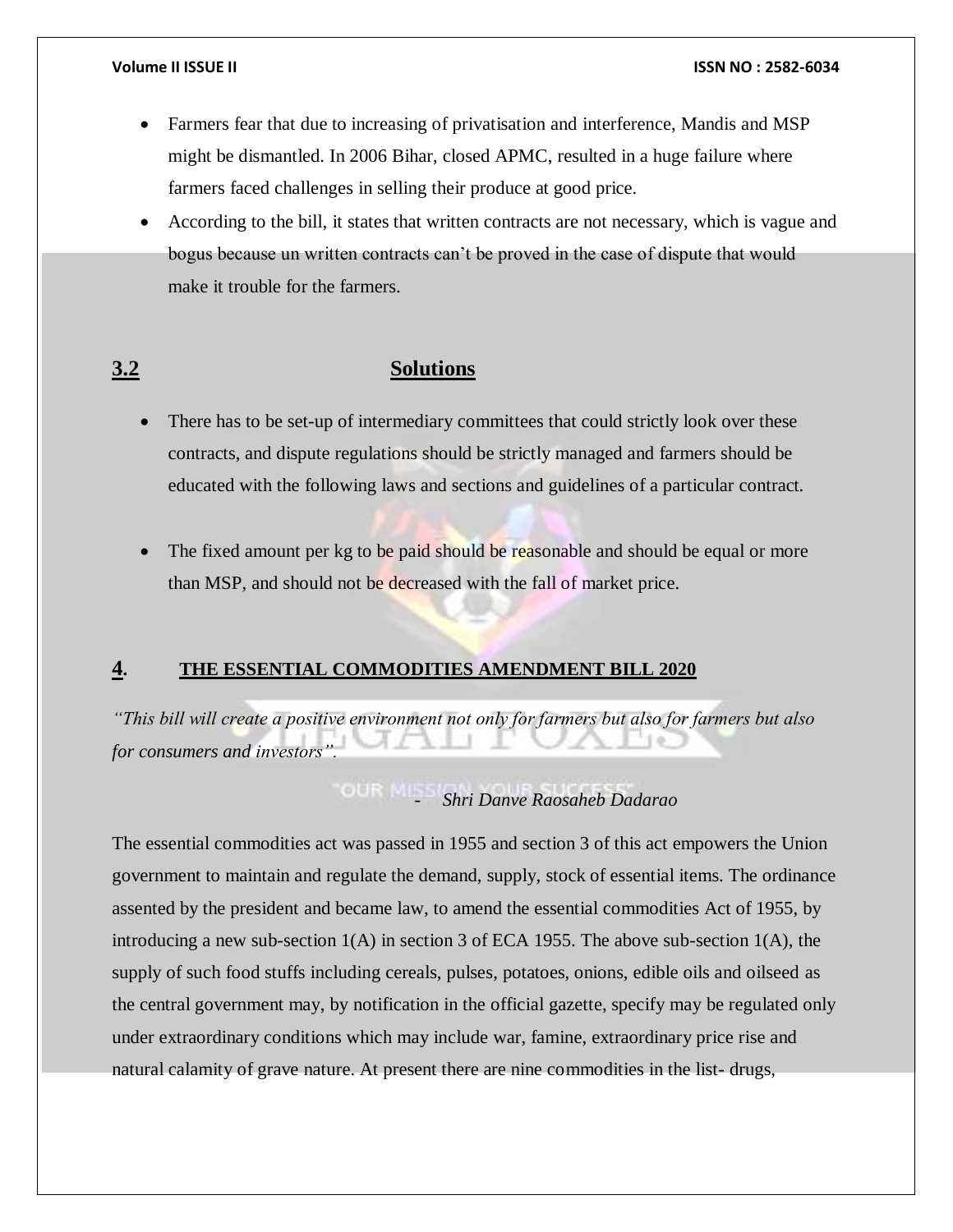fertilizers, edible oil, hank yarn, petroleum, jute, seeds, cattle fodder and vegetables. Face masks and sanitizers were added on the list on March 13, 2020 in the wake of COVID-19 outbreak.

The law prohibits hoarding and black marketing of essential commodities, to curb inflation by allowing centre to fix the stock holding limit of a commodity, if the price rises or falls. Economic survey 2019-2020 highlighted that government intervention under the ECA 1955 often distorted agricultural trade.

# **4.1 The Benefits**

- The ECA aims to remove fears of private investors of excessive regulatory interference in their business operations.
- The freedom to produce, hold, move, distribute and supply will lead to harnessing economies of scale and attract private sectors/FDI in agricultural sector.
- Investment in cold storages and modernization of the food supply chain will increase.

# **4.2 Issues**

- While India has become surplus in most Agri-commodities, farmers have been unable to get better prices due to lack of investment in storage, warehouses, and modern technological facilities. They will still be unable to take advantages from this particular law.
- Alongwith, it is highly centralized law and will infringe state's power, as they will not be able to interfere in the commodities menace of hoarding.
- This might lead to the increase of black marketing and inflation leading to the suffering of hoi polloi of the nation.

# **4.3 Solutions**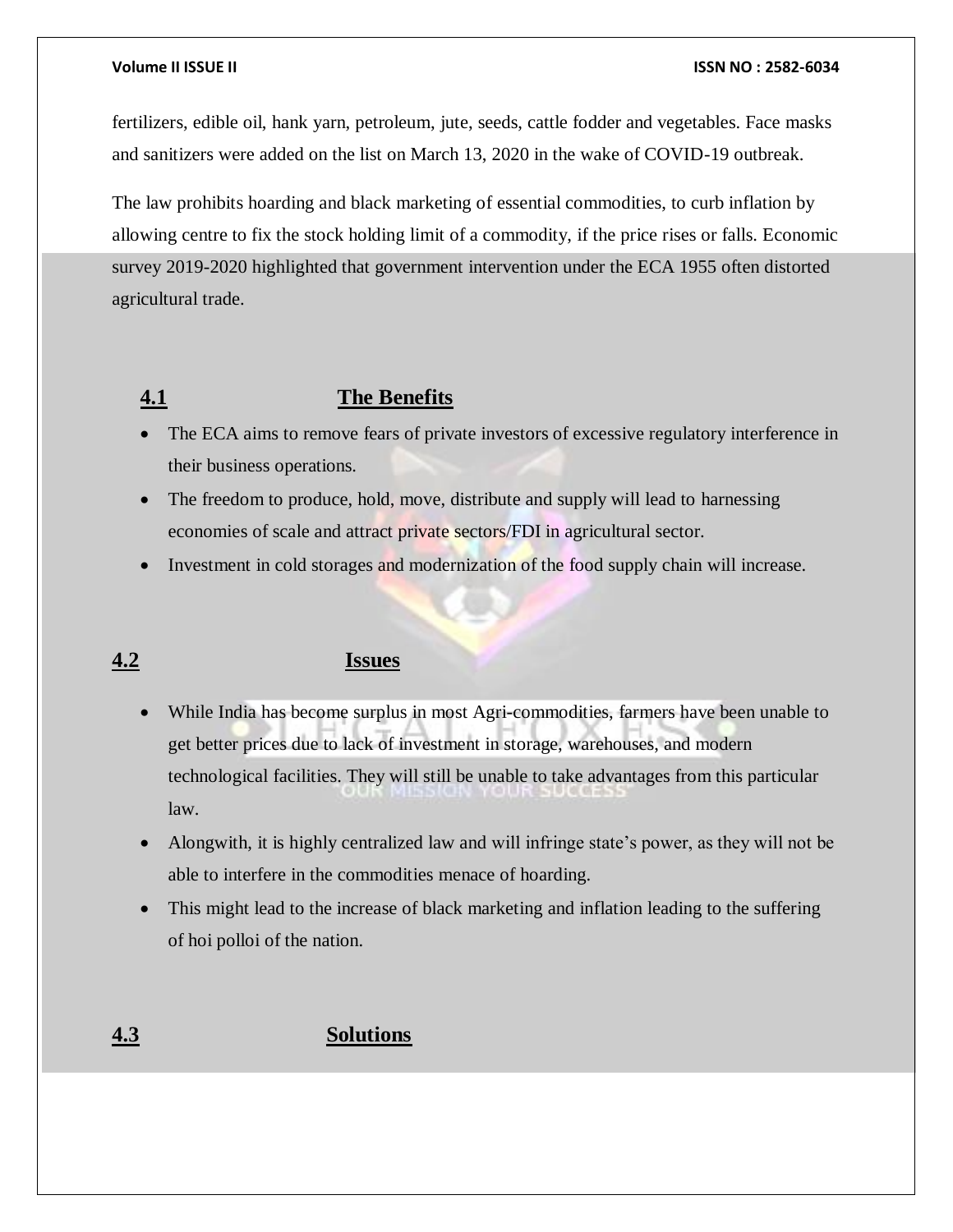- The government should take immediate measures for the farmers by implementing technological facilities, like warehouses or even small storage granaries for storing and stocking purposes.
- Authorities and committees should be set-up for checking and regulating of the act by protection of farmers and citizens from black marketing of essential commodities and high inflation.

# **5. CONSTITUTIONAL VALDITY OF FARM BILLS 2020 AND THE PROTECTED FUNDAMENTAL RIGHTS OF THE FARMERS**

*"If anyone has concerns, then with our heads bowed and hands folded, with humility, we are willing to discuss with them and assuage their fears"*,

Said by, PM Narendra Modi, as an effort to convince farmers to halt the protest and to understand the importance and benefits of the new farm bills and to ensure them about the sustainability of these laws and how they have been misinformed by the opposition parties. The new farm bill was put forward in union cabinet on June 05, 2020 and was passed from Lok Sabha on September 14, 2020 and was given assent by the president on  $27<sup>th</sup>$  September,

# **ISSN NO: 2582-6034**

2020. Though it was passed with the required votes many opposition parties were against the farm bills as marking them as black laws to devastate farmers and their fields.

Early October, and "rooftop" protest started, when number of farmers stood on their rooftops with flags and slogan to object the bill. Farmers of BKU and KKU burned effigies of NDA ally SAD (Shiromani Akali Dal) in Punjab, when sooner MP Harsimrat Kaur Badal left the ministerial berth from NDA cabinet. Thousands of farmers from Punjab and Haryana started marching towards Delhi Capital, demanding to abolish these three farm laws, and blocked rail services, highways and borders from late November, and it became a nation-wide area of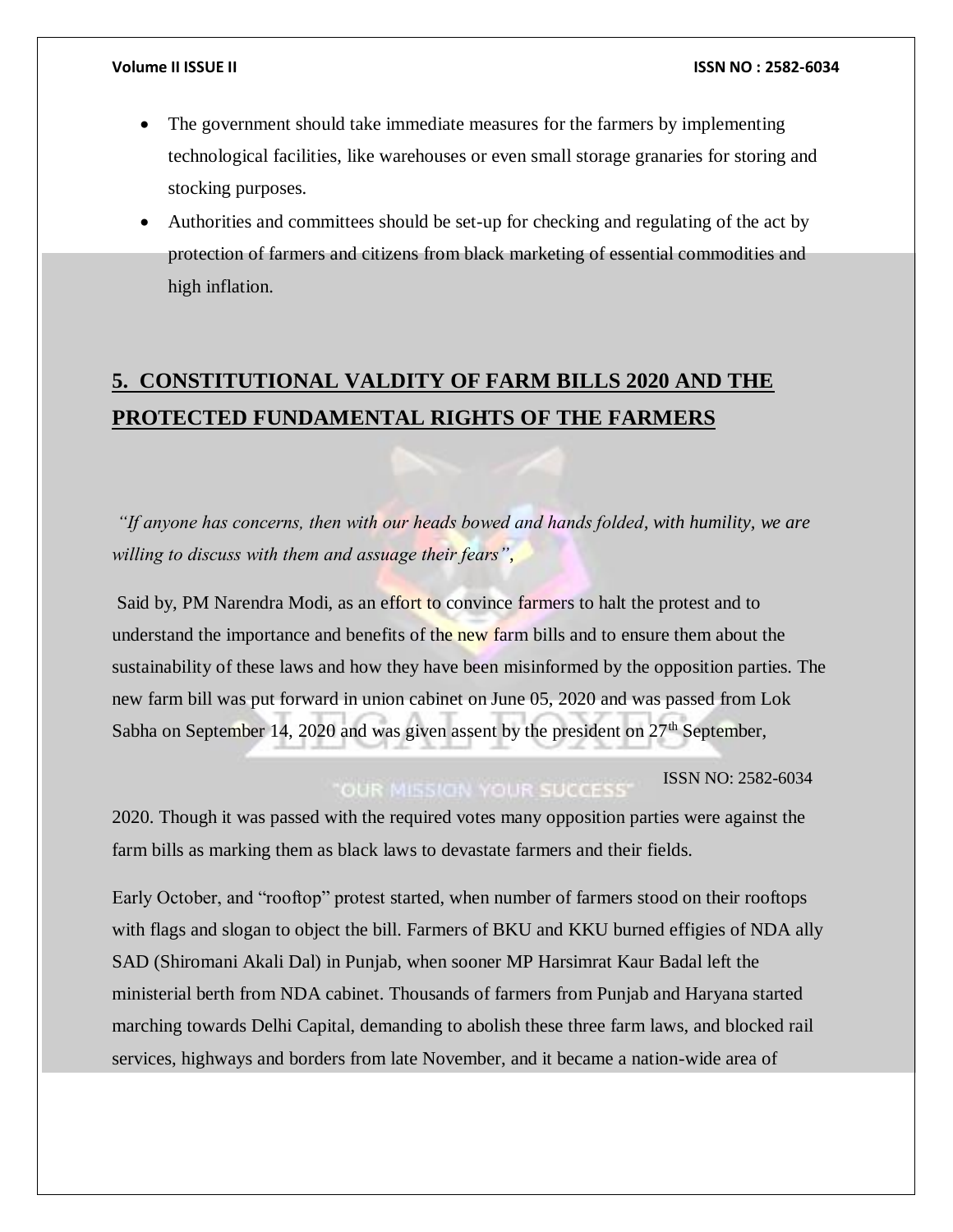concern when they blocked Delhi-Ambala highways and Singhu-Tikri borders as well in early December.

Sooner, after these bills came into force, petitions were filled in Supreme Court to check constitutional validity of these laws, in which the Supreme Court held not to decide the constitutional validity but to decide regarding the protection of fundamental rights of protesting farmers as well as the other citizens.

# **PROTEST AND FREEDOM OF RIGHT TO PROTEST**

When any group, party, community showcases their disapproval against the policies, laws, schemes of the government, and demands to abolish, scrape off or amend those laws or policy is a protest. Be it Satyagrah , Dandi-March, Swadesh Movement protests in India has a long history dated to British times. In our Indian constitution there are six fundamental rights given to every citizen of India and under Article 19, right to protest peacefully is a guaranteed fundamental right.

# **ARTICLE 19 (1) (a) and ARTICLE 19(1) (b)**

These articles provide with the guaranteed right of, Right to freedom of Speech and Expression and the Right to Assemble without arms to every citizen of India respectively. But all these fundamental rights are only applicable and are enjoyed under subject of reasonable restrictions under ARTICLE 19 (2) and (3), which are subjected to maintain sovereignty and integrity of India, to prioritise the security of the state, its friendly relations with foreign states etc.

It is said that- "*one can raise his hands to enjoy their fundamental rights until and unless their hands does not reach other one's nose, and when the other one's nose begins the former's right to exercise their fundamental right limits and if they raises their hands a bit more it might violates the other person rights".*

The Supreme Court decides that farmers can peacefully protest without the use of violence and without causing trouble to the citizens, resulting in violation of their fundamental rights. But the farmers have been protesting now for than three weeks, along with blocking of highways several important borders and even main roads that are causing trouble to several truck drivers carrying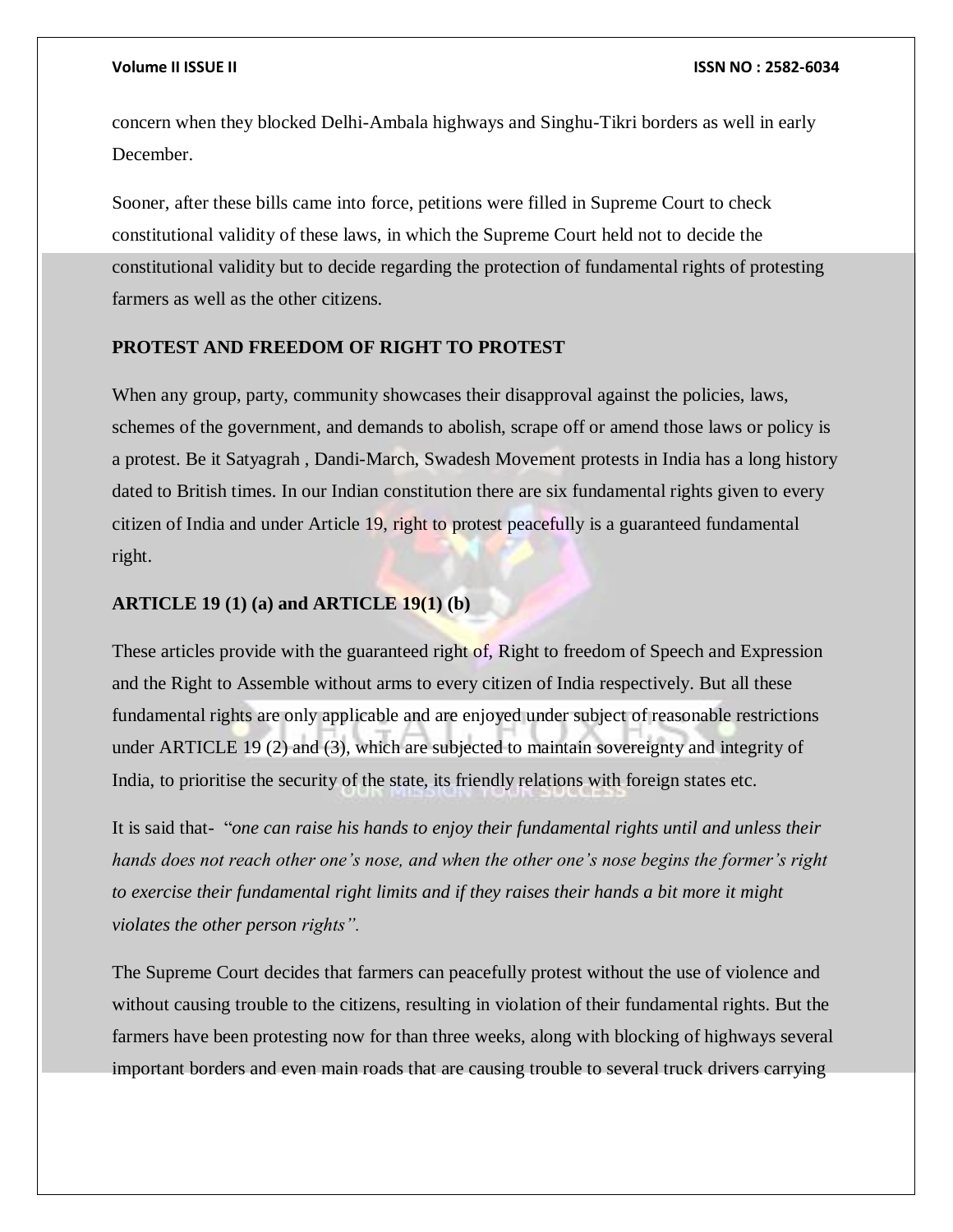goods and commodities to transport. On December 08, 2020, farmers also came up with the execution of "Bharat Band".

Supreme Court also decides that Police Forces cannot use violence against the protesting farmers. But it is certain that when farmers in huge numbers when tried to pierce through the forced barriers in Delhi - Ambala borders by throwing barricades down the bridge, causing vandalism then, police forces has to use tear gas and water cannons.

# **6. CONDITION OF FARMERS PROTESTING IN DELHI CAPITAL**

On July 27, 2020, more than twenty-five thousand tractors marched, "the joint tractor march" in Punjab, demanding the scrapping off of the recently passed farm bills. Number of meetings among farmer leaders have been organised by AIKSCC. From September 7-10 "jail bharo" andolan started, in between Section 144 of CrPc was enforced by the Punjab government due to COVID-19 guidelines. Police Force even lathi charged the protesting farmers who were trying to reach Pipli-Haryana borders. After getting SAD's support Punjab government withdrew all FIRs against some leading farmer leaders. On November 25-26, Thousands of agitated farmers headaway from the state of Punjab and Haryana, towards Delhi capital, the mob went haywire on the Delhi- Ambala borders when violent and ghastly activities occurred from both the sides by farmers and the police force respectively. When the Police Force digged highway and parked sand full of trucks and huge barricades to block the pathway towards Delhi, nevertheless the mob threw the barricades down the hill from the highway, causing vandalism trying to enthrill through the blockage, when in response the Police Force defended by operating tear gas and water cannons.

On November 26-27, 2020, farmer leaders from AIKSCC (All Indian Kisan Sangharsh Coordination Committee), Rashtra Kisan Mahasangh, Sanyunkt Kisan Morcha, INC (Indian National Congress), INLD, and other opposition parties have supported the farmers protest again the three farm bills by the slogan- "DELHI CHALO". An infamous farmer leader Gurnam Singh Chaduni from Haryana has also been charged with criminal charges for indulging violence and disruption of law and order during protest.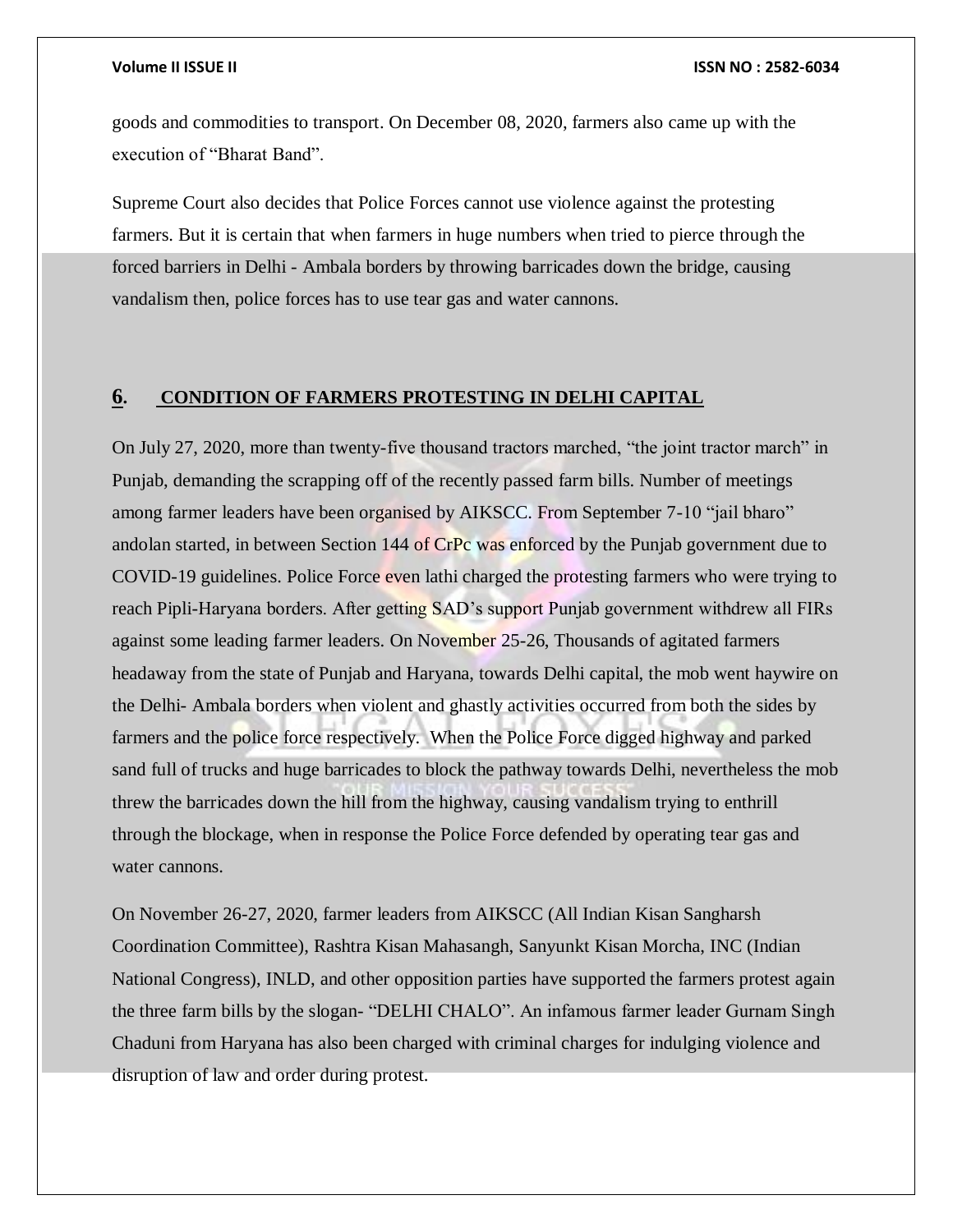### **Volume II ISSUE II ISSN NO : 2582-6034**

On one hand where Punjab government captain Amrinder Singh along with the opposition of the state, Shiromani Akali Dal, Sukhbir Singh Badal have shown immensed support towards the farmers, even SAD's MP Harsimrat Kaur Badal resigned from Modi's Cabinet leaving her ministerial berth, on the other hand Haryana government tried hard to convice the farmers but farmers were adamant in their demands, Haryana also imposed Section 144 to avoid assembling and protests, more than 100 farmer leaders were kept in preventive custody. On December 14, farmer leaders sat on hunger strike to protest till their demands are fulfilled by scrapping of the three black laws.

At least 41 farmers are dead and hundreds are injured including one due to suicide, four deaths due to accidents, ten due to heart attacks and one due to cold.

From 2014-2019, Punjab has seen many violent activities, riots, killings, in Jatt Agitation when 30 or more were killed, and when arrest of chief of Dera Sacha Sauda, Gurmeet Raam Rahim was arrested when more than 41 people lost their lives, same happened at the arrest of Godman Rampal, and now these protest against farm bills had initiated which is now in its third week.

# **7**. **THE KHALISTANI ALLEGATION**

The farmers' issue has dominated social media sites for weeks now, and recently a section of netizens alleging a Khalistani hand in the stir. The Bhartiya Janta Party on Monday alleged that the Khalistanis and the Maoists have stepped into the grab of protestors taking enormous advantage of the disquiet and inflamed farmers. Twitter and facebook had flooded with videos and news about the clique using pro-khalistani slogans and swords, certain videos have been investigates and found to be of the khalistani movement of 80's. Farmers have also protested against these allegations and called out to the government for spreading hoax and inconsiderate flash

# **8. WHAT ARE FARMER'S DEMANDS?**

 Farmers had constant fear of losing MSP, MSP has always been a fixed source of income by a number of farmers and they fear that by increment of private sector interference within the governmental systems of APMC, it will lead to dismantling of Mandi system, and hence MSP will be no more applicable.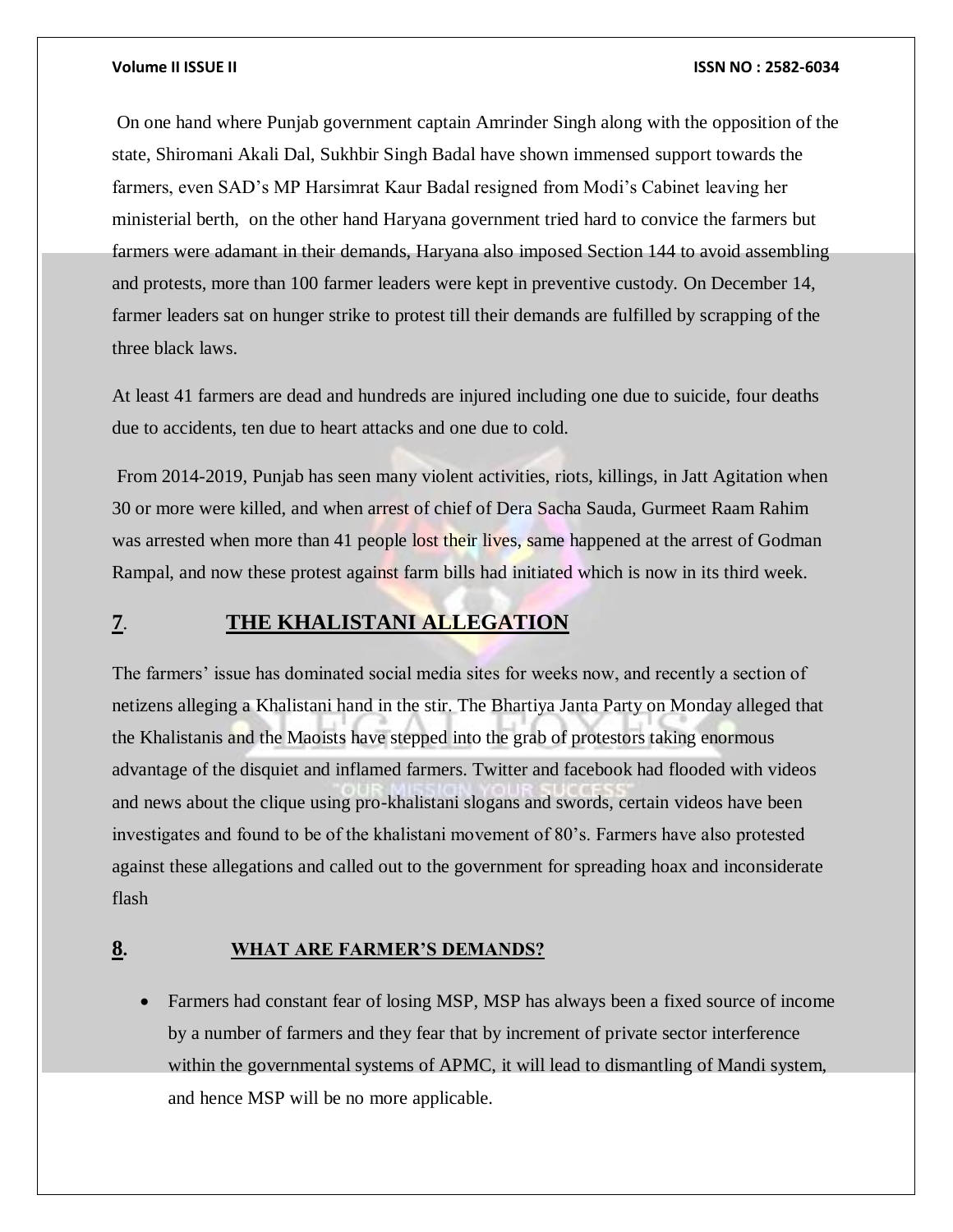- They are agitated because of increasing of privatisation and corporatisation within the curve of agricultural sector, nevertheless thousands of farmers grow the crops like wheat, paddy, sugar, potato, etc, on the desire and authority of huge private enterprises, and that has been a ample amount of earning for many farmers, but many farmers from Punjab Haryana Uttar Pradesh rajasthan fear, that increasing privatisation will lead to losing of MSP as well as may deteriote the lives of many small scale farmers, and can also lead to be exploited by these bigger enterprises.
- Within the scope of the second law of empowerment and protection law, there is no fixed price to be paid to the farmers while making the contract between farmers and private enterprises, whether they would be equal to MSP or less than MSP.

As of 24 December, 2020 the farmers' demands include-

- The Centre should convene a special parliament session to repeal the farm laws and The Centre should no more interfere in state subjects and decentralization in practice.
- They want the Centre to implement Swaminathan Panel Report and peg MSP at least 50% more than weighted average cost of production.
- Releasing of farmers arrested for burning paddy stubble in punjab and withdrawl of all cases and release of all farmer leaders.

**OUR MISSION YOUR SUCCESS'** 

# **9. CONCLUSION**

Over fifty Farmer Unions have been protesting since late september at first from Punjab and Haryana then on Delhi borders and by late december they have entered Delhi Capital to meet PM and to demand for the repealing of the laws, whereas the government also claims that many unions and individual farmers have come out in support of the bills, it is noted that across the nation only 3-4% of total farmers are against the farm reform bills. Government had asked and invited farmer leaders for discussions, conventions and reasonable negotiations. The scheduled meeting between the agitated farmers and the centre had to be on 03 December, but as the protest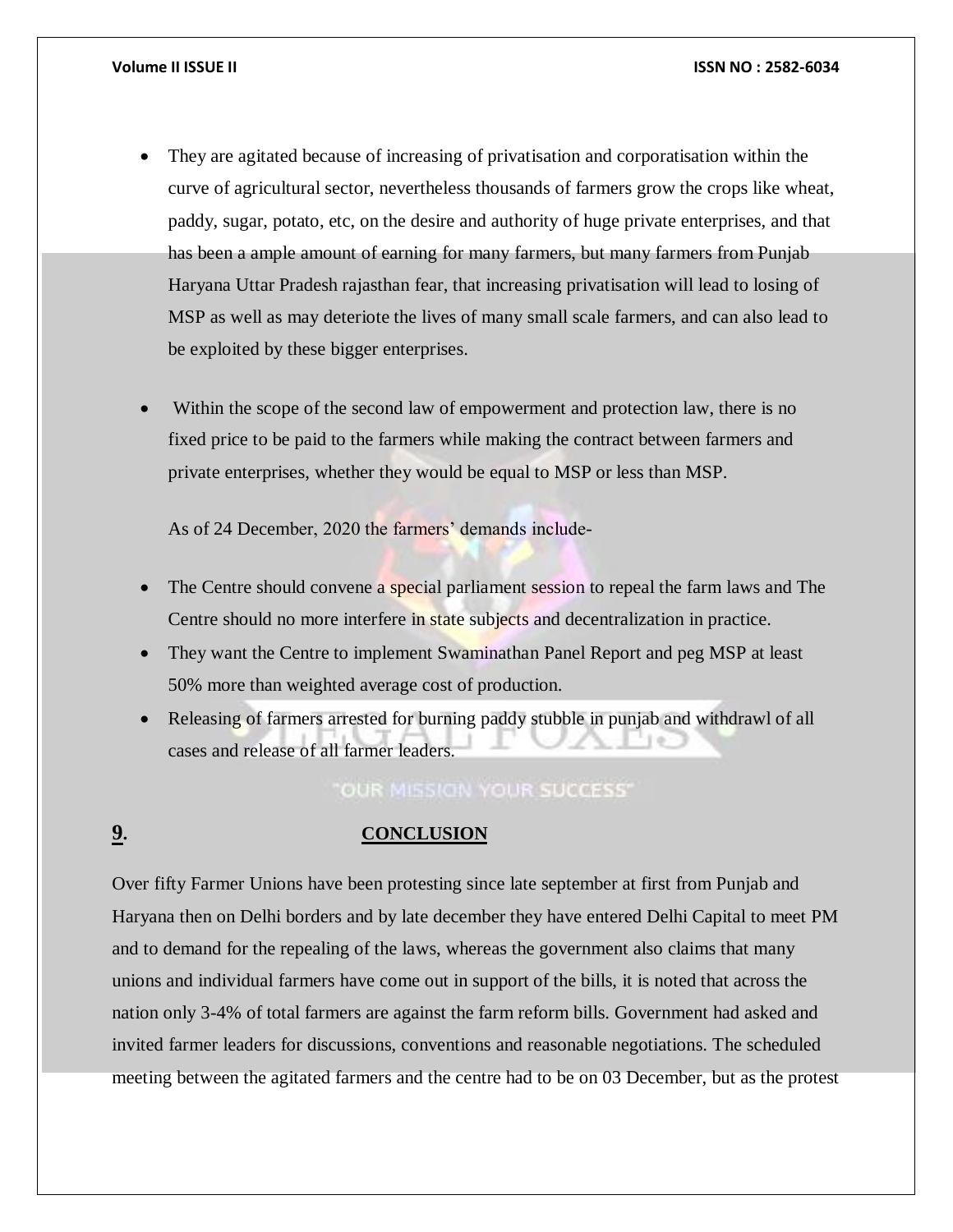### **Volume II ISSUE II ISSN NO : 2582-6034**

intensified and the adamant heat increased the farmers were invited on 01 December, Monday night for discussion and negotiation. The protesting farmers rejected the offer by the centre and started to reach and block Singhu and Tikri borders. PM Narendra Modi defended the legislation, in his disquisition and tried to upskill the farmers about the perquisite of of these three laws and how they will help in achieving long term goals and well being and aid to the farmers as well as nation's economy, and also accused opposition of playing tricks, hoodwinking and manipulating farmers through misinformation.

"Our demands are non-negotiable" – said by Jagmohan Singh, General Secretary of Bhartiya Kisan Union.

At the Tikri borders farmers say- "they are determined to win, no matter what".

"The government said they will not repeal these laws, but we say we will make them do it" – said by Jagjeet Singh Dallewal.

These protests have been intensifying day by day, Centre had conveyed letters, propagandas, meetings and conventions with the farmers for negotiations and to reach a conclusion so that these protests could end but the farmers still seems to be adamant in their approach and demands, they are not ready to see eye to eye for any negotiations and demands absolute scrapping off all the three farm reform bills 2020.

# **10. REFERENCE**

OUR MISSION YOUR SUCCESS'

- 1. CHAMPARAN Movement, read also: [https://en.wikipedia.org/wiki/Champaran\\_Satyagraha](https://en.wikipedia.org/wiki/Champaran_Satyagraha)
- 2. History of Mehrghar, read also:<https://en.wikipedia.org/wiki/Mehrgarh>
- 3. APMC read also: [https://en.wikipedia.org/wiki/Agricultural\\_produce\\_market\\_committee#:~:text=An%20Agricultural%20Pr](https://en.wikipedia.org/wiki/Agricultural_produce_market_committee#:~:text=An%20Agricultural%20Produce%20Market%20Committee,not%20reach%20excessively%20high%20levels) [oduce%20Market%20Committee,not%20reach%20excessively%20high%20levels](https://en.wikipedia.org/wiki/Agricultural_produce_market_committee#:~:text=An%20Agricultural%20Produce%20Market%20Committee,not%20reach%20excessively%20high%20levels)
- 4. MSP read also[: https://vikaspedia.in/agriculture/market-information/minimum-support-price](https://vikaspedia.in/agriculture/market-information/minimum-support-price)
- 5. When Bihar scraped off the APMC or Mandi system 14 years ago : [https://www.downtoearth.org.in/news/agriculture/bihar-scrapped-apmc-act-mandi-system-14-years](https://www.downtoearth.org.in/news/agriculture/bihar-scrapped-apmc-act-mandi-system-14-years-ago-here-s-what-it-did-to-farmers-74534)[ago-here-s-what-it-did-to-farmers-74534](https://www.downtoearth.org.in/news/agriculture/bihar-scrapped-apmc-act-mandi-system-14-years-ago-here-s-what-it-did-to-farmers-74534)